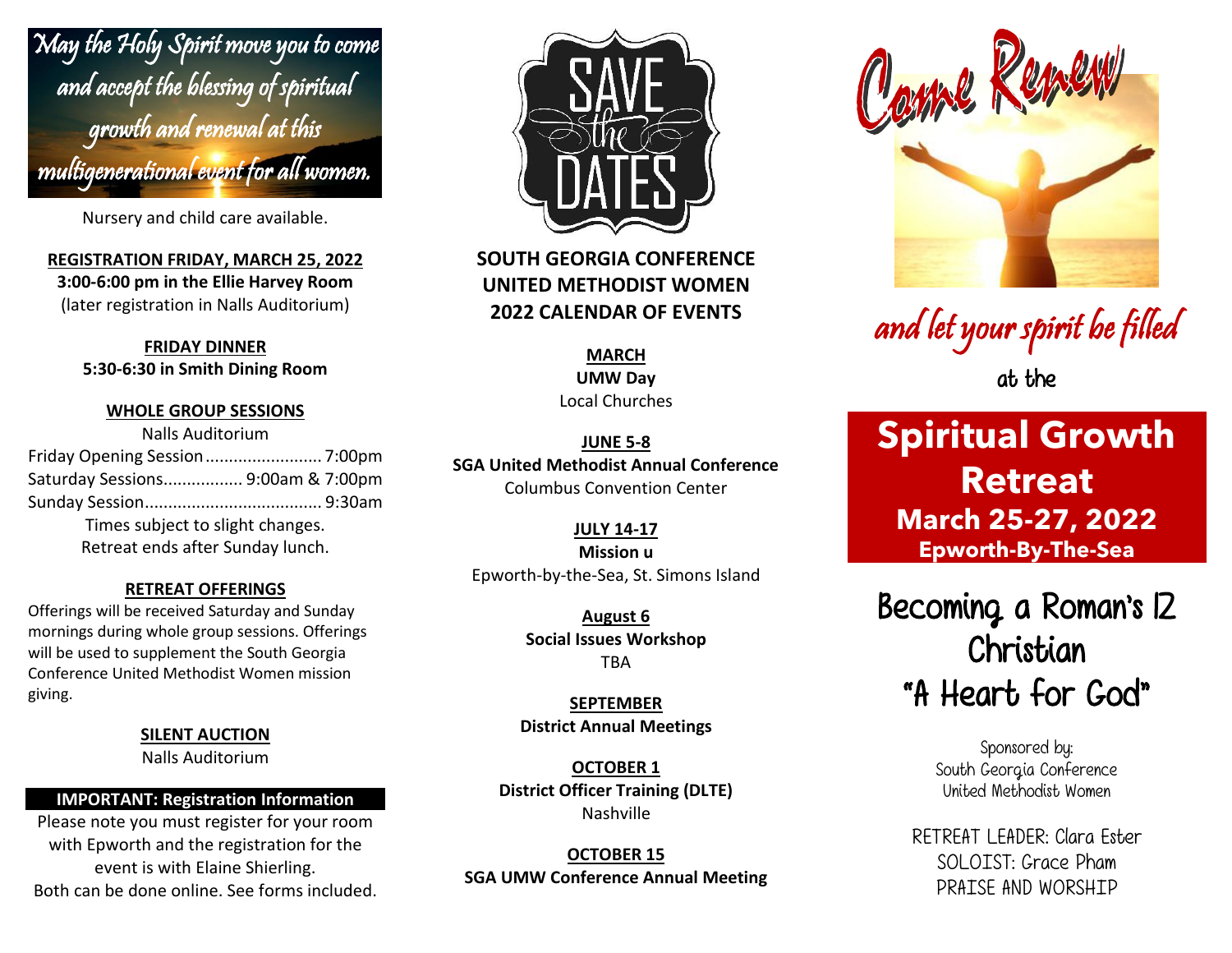## **CLARA ESTER**

Clara J. Ester, a native of Memphis, Tennessee, is a graduate of LeMoyne-Owen College in Memphis. She moved to Mobile, Alabama in February 1970 to serve at Dumas Wesley community Center as a neighborhood organizer. She later assumed the roles of Program Director, Associate Director and retired December 2006



as the Executive Director. A member of Toulminville-Warren Street United Methodist Church, Clara has held positions as Lay Leader, Class Leader, Servant Leader, chair of the Staff-Parish Relations Committee, chair of the Mature Adult Ministries, Usher, and Altar Guild member. Currently, she serves as a member of the Mass choir and the United Methodist Women. She served as the District Lay Leader, District Clergy/Laity Academy Team, UMW nomination committee and Vice President. On the conference level she served on the Board of Pensions and Health, chaired the Religion & Race Committee, Social action coordinator for UMW, conference committee on Episcopacy, and conference C.O.R.E. team. Clara was elected as a jurisdictional delegate in 2012 and a general conference delegate in 2016. She serves on the National UMW Charter for Racial Justice team, appointed to the UMW Program Advisory Committee 2012-2016 and elected as a Director to the Board 2016-2020 and served as National Vice President. In 1986, she was commissioned as a deaconess of the United Methodist Church. She currently serves as chair of the UMW Deaconess Home Missioner board and presently is chair of NADHM. She has served on many boards and agencies in Mobile. She was one of the founding members of Habitat for Humanities of Mobile and People United to Advance the Dream. She served on the Quality Assurance Board for the Department of Human Resources, was a member of Mobile United, a graduate of Leadership Mobile and Leadership Alabama. Clara's interest in social welfare and justice was fueled by her early relationship with Dr. Martin Luther King, Jr. She was very active in the Civil Rights struggles in Memphis and worked with several other projects throughout the south. She was one of the youth organizers for the Second Poor People's Campaign in Marks, Mississippi. Clara has one son, Reginald.

### *MISSION GIVING OPPORTUNITIES*

*South Georgia Conference Mission Agencies welcome your gifts. Special requests include:*

*Wesley Community Centers -- Baby Wipes or money or checks to be used for this purpose.*

*Open Door -- Bibles (especially children's & large print), socks, underwear (all sizes children - adult), chapstick, and insect repellent. Vashti –Hair care products (including ethnic hair products), combs and brushes, toothpaste, deodorant (Non-Aerosol), bath linens, laundry baskets and hampers, twin bed linens, comforter sets, pillows.*

**Please bring your gifts to the designated area in NALLS Auditorium by noon Saturday. All gift certificates and monetary gifts should be given directly to Diane James, Conference UMW Treasurer.**

## *SILENT AUCTION*

*Many hand-made items, "from scratch" goodies, and unique treasures will be available for purchase at the Silent Auction. Put aside a little extra money for this bargain extravaganza! All money raised is for Mission Giving.*

## *SATURDAY NIGHT AT THE GAMES!*

*Stick around following Saturday evening's session for some fun and fellowship. We'll have some board games and cards available (or just hang out and reminisce) from 9-10:30pm. Games will be provided, but feel free to bring your own favorite game or cards.*

## *NEW: READING PROGRAM BOOK SWAP*

*We encourage you to bring your used books from the reading program from the years 2016-2021 for the book swap at Registration. You will be given a ticket for each book you bring to use towards any book brought for the swap. 3 is the maximum tickets per person.*

**COVID:** Epworth follows procedures recommended by Centers for Disease Control and provide extra precaution when sanitizing all areas of Epworth by the Sea. Wearing of masks is not mandated, but encouraged.